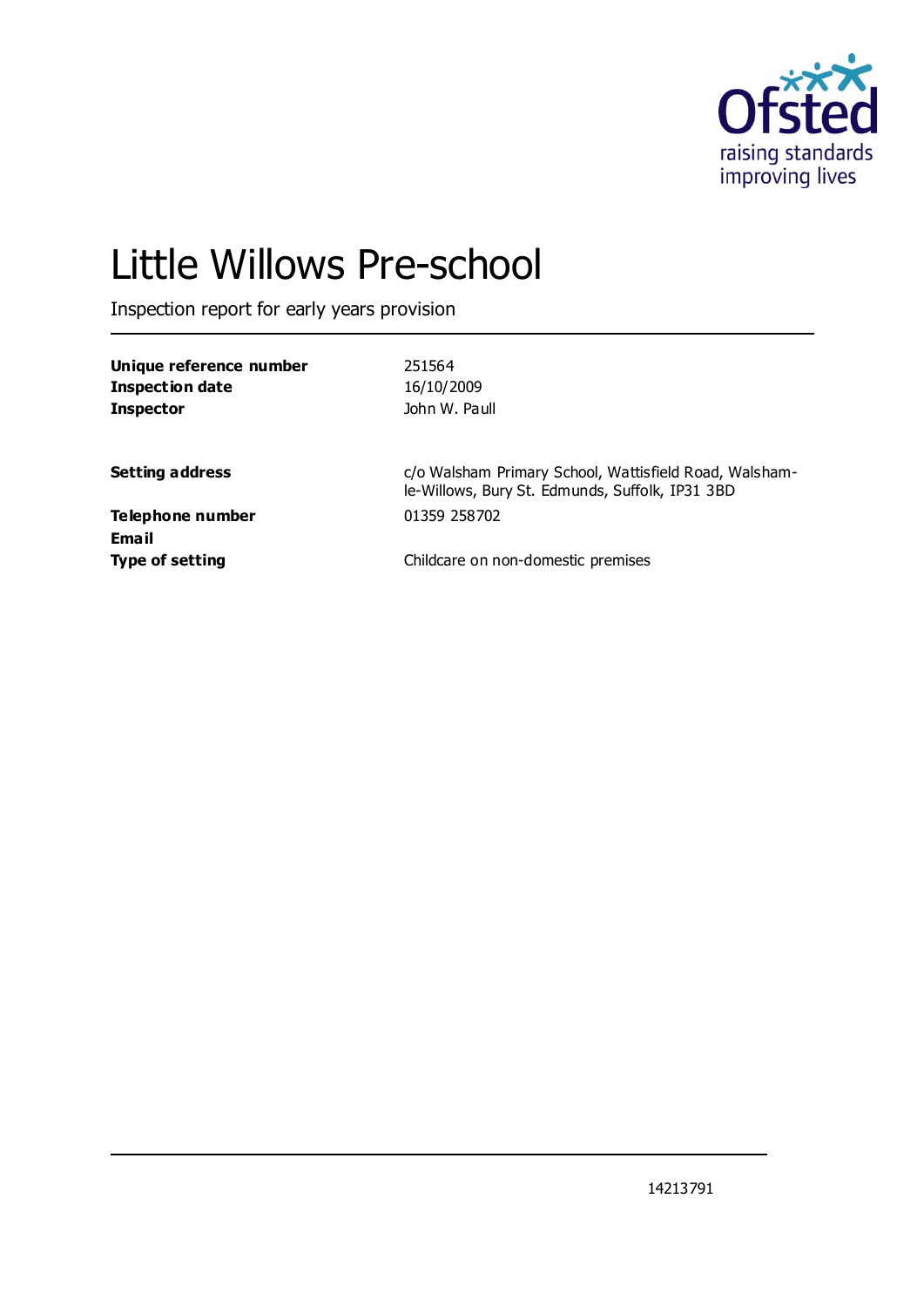The Office for Standards in Education, Children's Services and Skills (Ofsted) regulates and inspects to achieve excellence in the care of children and young people, and in education and skills for learners of all ages. It regulates and inspects childcare and children's social care, and inspects the Children and Family Court Advisory Support Service (Cafcass), schools, colleges, initial teacher training, work-based learning and skills training, adult and community learning, and education and training in prisons and other secure establishments. It rates council children's services, and inspects services for looked after children, safeguarding and child protection.

If you would like a copy of this document in a different format, such as large print or Braille, please telephone 08456 404040, or email enquiries@ofsted.gov.uk.

You may copy all or parts of this document for non-commercial educational purposes, as long as you give details of the source and date of publication and do not alter the information in any way.

Royal Exchange Buildings St Ann's Square Manchester M2 7LA

T: 08456 404040 Textphone: 0161 618 8524 E: enquiries@ofsted.gov.uk W: [www.ofsted.gov.uk](http://www.ofsted.gov.uk/)

© Crown copyright 2009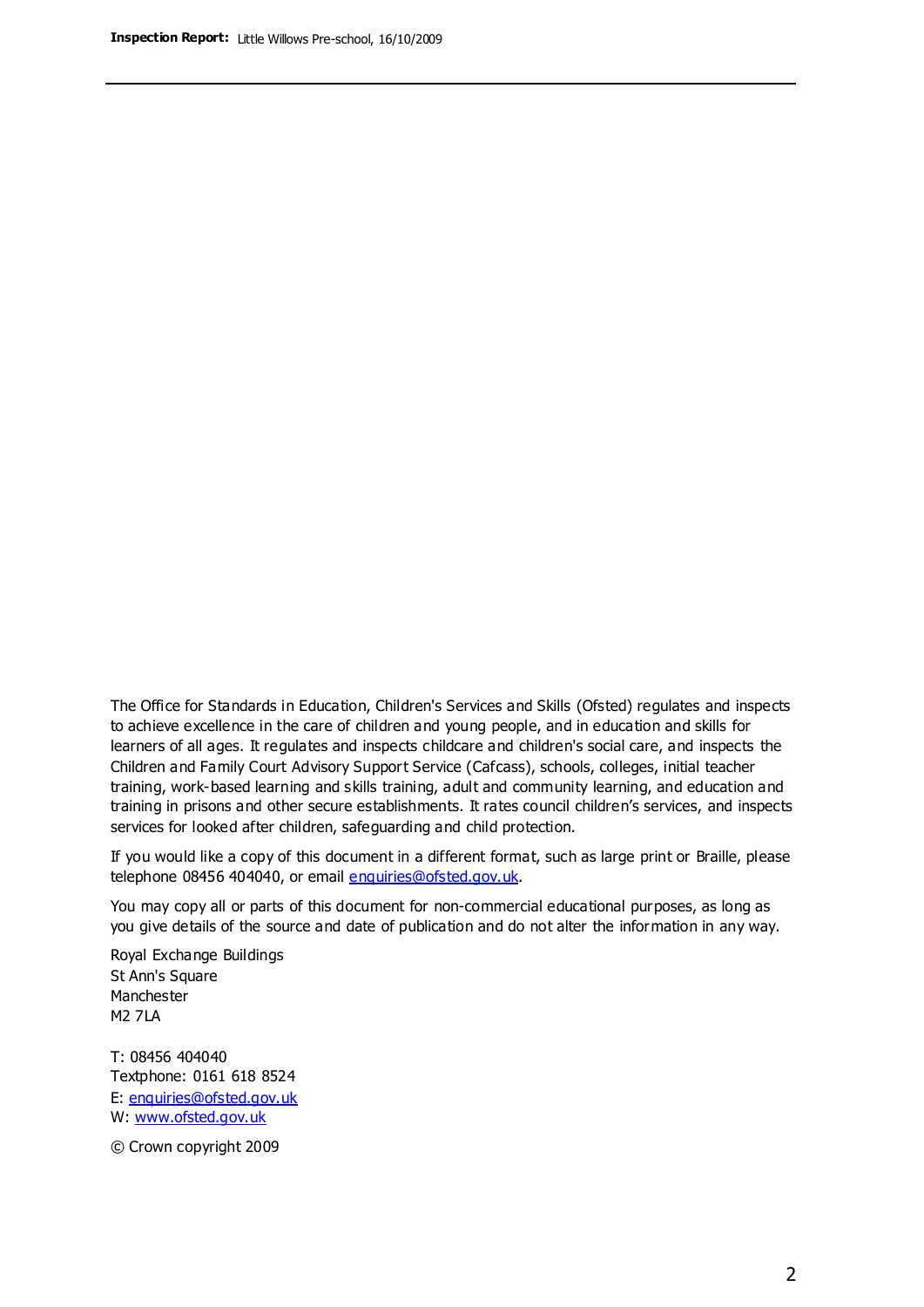# **Introduction**

This inspection was carried out by Ofsted under Sections 49 and 50 of the Childcare Act 2006 on the quality and standards of the registered early years provision. 'Early years provision' refers to provision regulated by Ofsted for children from birth to 31 August following their fifth birthday (the early years age group). The registered person must ensure that this provision complies with the statutory framework for children's learning, development and welfare, known as the *Early* Years Foundation Stage.

The provider must provide a copy of this report to all parents with children at the setting where reasonably practicable. The provider must provide a copy of the report to any other person who asks for one, but may charge a fee for this service (The Childcare (Inspection) Regulations 2008 regulations 9 and 10).

The setting also makes provision for children older than the early years age group which is registered on the voluntary and/or compulsory part(s) of the Childcare Register. This report does not include an evaluation of that provision, but a comment about compliance with the requirements of the Childcare Register is included in Annex B.

Please see our website for more information about each childcare provider. We publish inspection reports, conditions of registration and details of complaints we receive where we or the provider take action to meet the requirements of registration.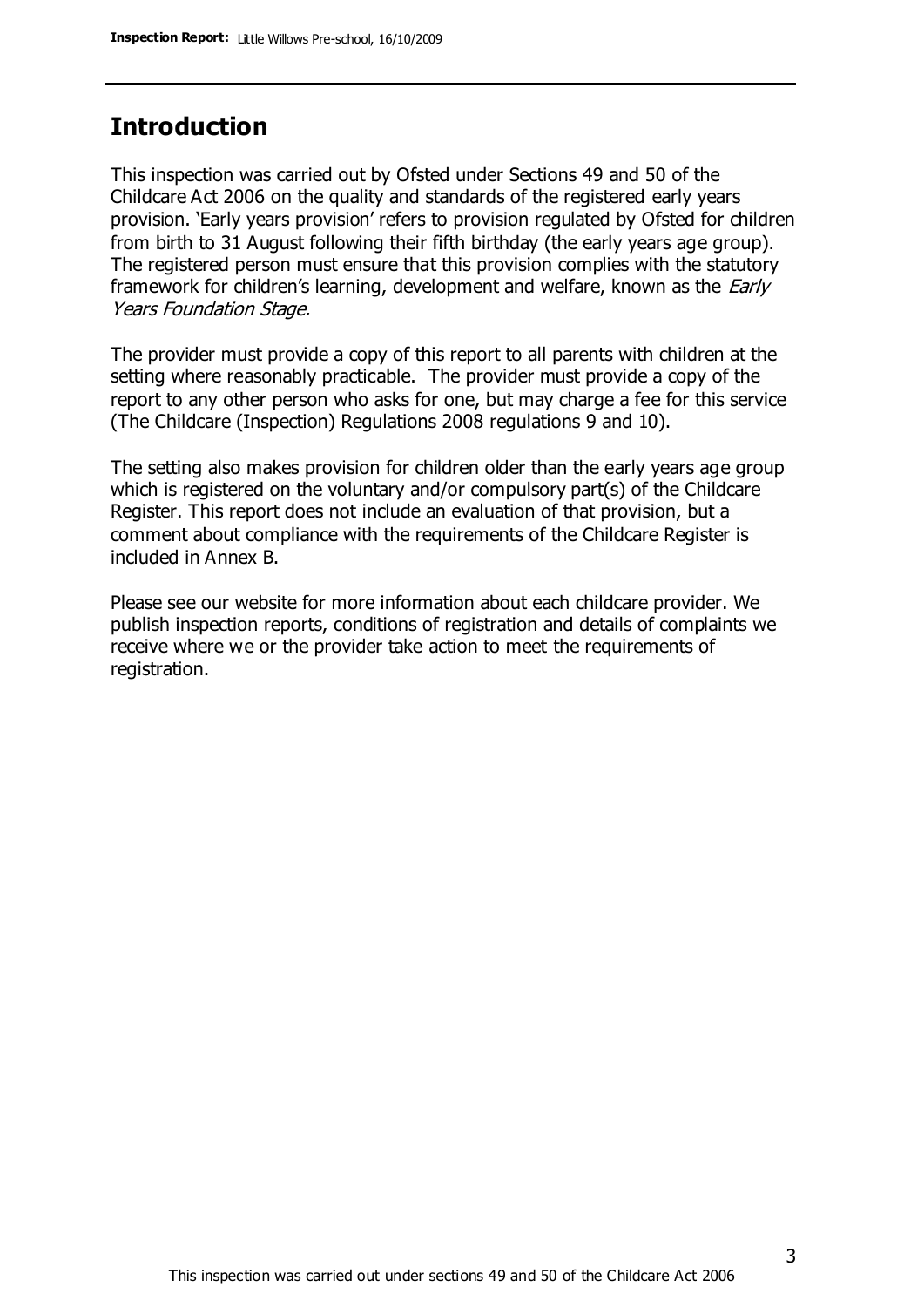# **Description of the setting**

Little Willows Pre-School is run by a voluntary committee. It opened in 1974 and operates from a self contained, purpose built premises in the grounds of Walshamle-Willows Church of England Primary School in Walsham-le-Willows, Suffolk. It is on the Early Years Register and the voluntary and compulsory parts of the Childcare Register. The building and grounds are accessible to people with disabilities, including wheelchair access. A maximum of 20 children aged from two to five years may attend the pre-school at any one time. The pre-school is open each weekday from 8.45am to 2.45pm during school term times only. Children may attend for half day sessions, with an optional lunch club. All children share access to a secure enclosed outdoor play area.

There are currently 42 children who are within the Early Years Foundation Stage on roll. Of these, 35 children receive funding for nursery education. Children come from the local area and surrounding villages. The pre-school supports children with special educational needs and/or disabilities and children who speak English as an additional language.

The pre-school employs six members of staff. Of these, five hold appropriate early years qualifications. The pre-school receives support from local authority advisers.

## **The overall effectiveness of the early years provision**

Overall the quality of the provision is satisfactory.

The quality of the provision at Little Willows Pre-School is satisfactory. It meets the needs of children in the early years appropriately. The staff cooperate effectively with its manager, deputy manager and management committee to ensure that children are well included in all that is provided. Children are cared for and safeguarded appropriately, irrespective of their ethnicity, learning needs or social circumstances. However, the setting has not informed the regulator of the change to the individuals who are members of its governing body, which is required by the Early Years Foundation Stage. The relationship with parents is particularly friendly and open, which helps children to settle effectively and to progress very well indeed. The success achieved to date suggests a good capacity for continuous improvement.

# **What steps need to be taken to improve provision further?**

To fully meet the specific requirements of the EYFS, the registered person must:

31/10/2009

• inform the regulator of any change to the individuals who are members of its governing body. (Suitable people) (also applies to both parts of the Childcare Register)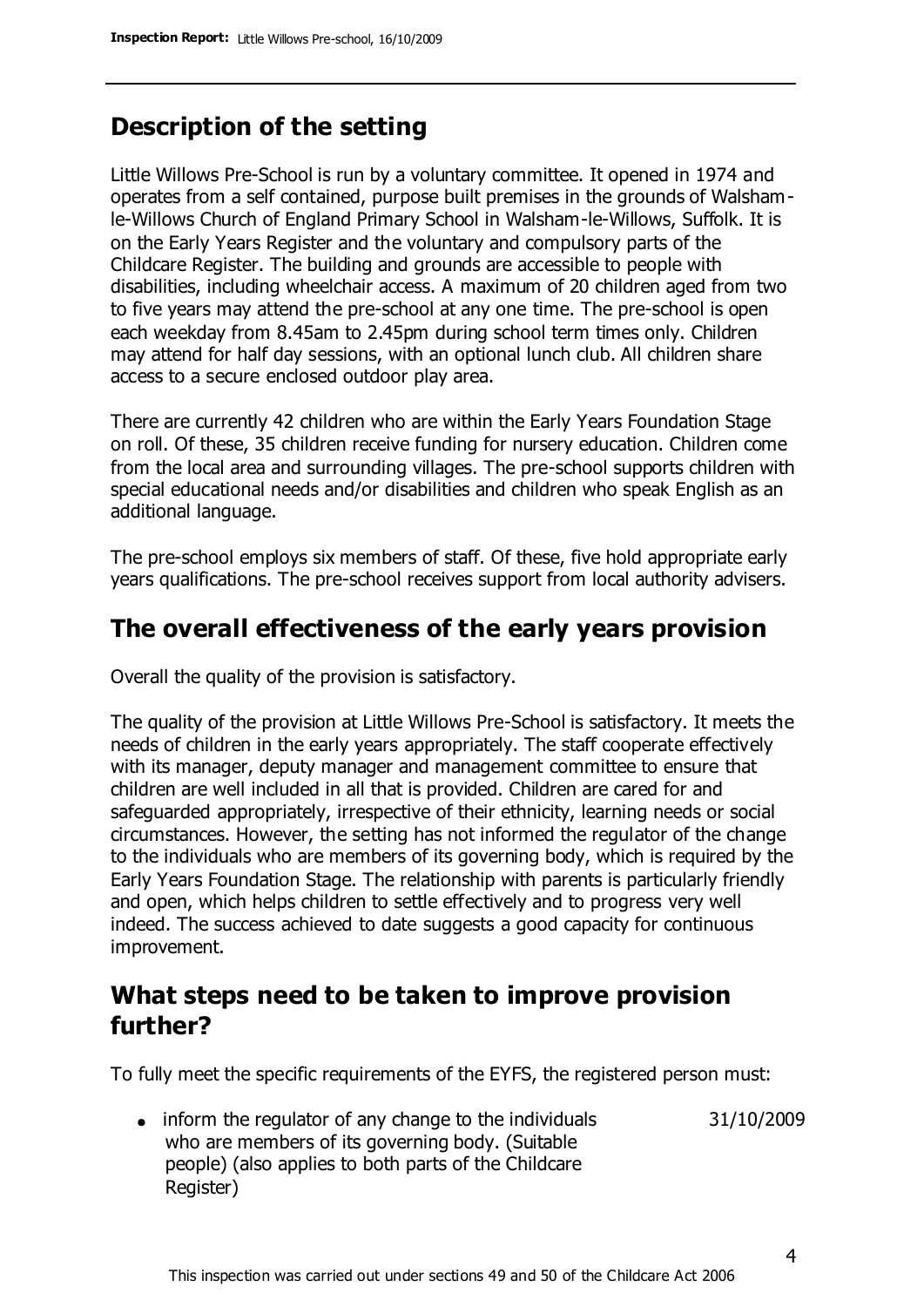To further improve the early years provision the registered person should:

- ensure that completed copies of regular risk assessments are kept and filed centrally
- extend the range of dressing up clothes, so boys' opportunities in this type of imaginative activity are equal to those of girls.

# **The effectiveness of leadership and management of the early years provision**

Organisation at the pre-school is satisfactory. Safeguarding, child protection and first aid arrangements are prioritised effectively and training is up to date, to the required standards. Certificates are displayed prominently along with the preschool's insurance and registration documents. Most of the records, policies and procedures that support the setting to promote positive outcomes for children are appropriately maintained. Daily risk assessments are carried out effectively. However, checks are recorded at the points in the room where they are made, rather than on a list kept centrally, which makes it difficult for managers to know who made each check and when. The pre-school has not informed the regulator of the changes of membership of its managing committee to ensure appropriate checks are completed, which is required in the Early Years Foundation Stage. Medical records are kept properly and all adults know which children have particular health or special educational needs and respond accordingly. Each member of staff takes responsibility for the care, welfare and learning of a particular group of children, ensuring that each individual's needs are thoroughly assessed and known.

Leaders, managers and the pre-school's committee understand fully the importance of continuous improvement. They know how to work together with staff and parents to identify what should be done next and have good ideas of how to get there. This information is written simply and self evaluation is good. In the case of parents, the staff foster very open attitudes and much improvement is evident in this partnership, since the last inspection. The staff and committee seek the best means of informing and involving them in their children's early education. A wide range of options is available, including visiting the pre-school and attending formal and informal meetings at times that parents can choose, as well as written information. Parents are pleased with the reception they receive. During the inspection, many commented on the staff's open and friendly manner and willingness to talk about their children's progress and needs. This excellent partnership helps children to settle in quickly each day and to enjoy activities outstandingly well, while often making rapid progress and development in all the areas of learning. The pre-school also enjoys a good relationship with the main school. This results in some good joint learning for the children in the two settings.

A good sense of direction is apparent amongst all staff, who appreciate the support they receive from the management committee, members of which accept responsibility for an overview of different elements of the pre-school's work. As a result, much tighter procedures to assess children's achievements have been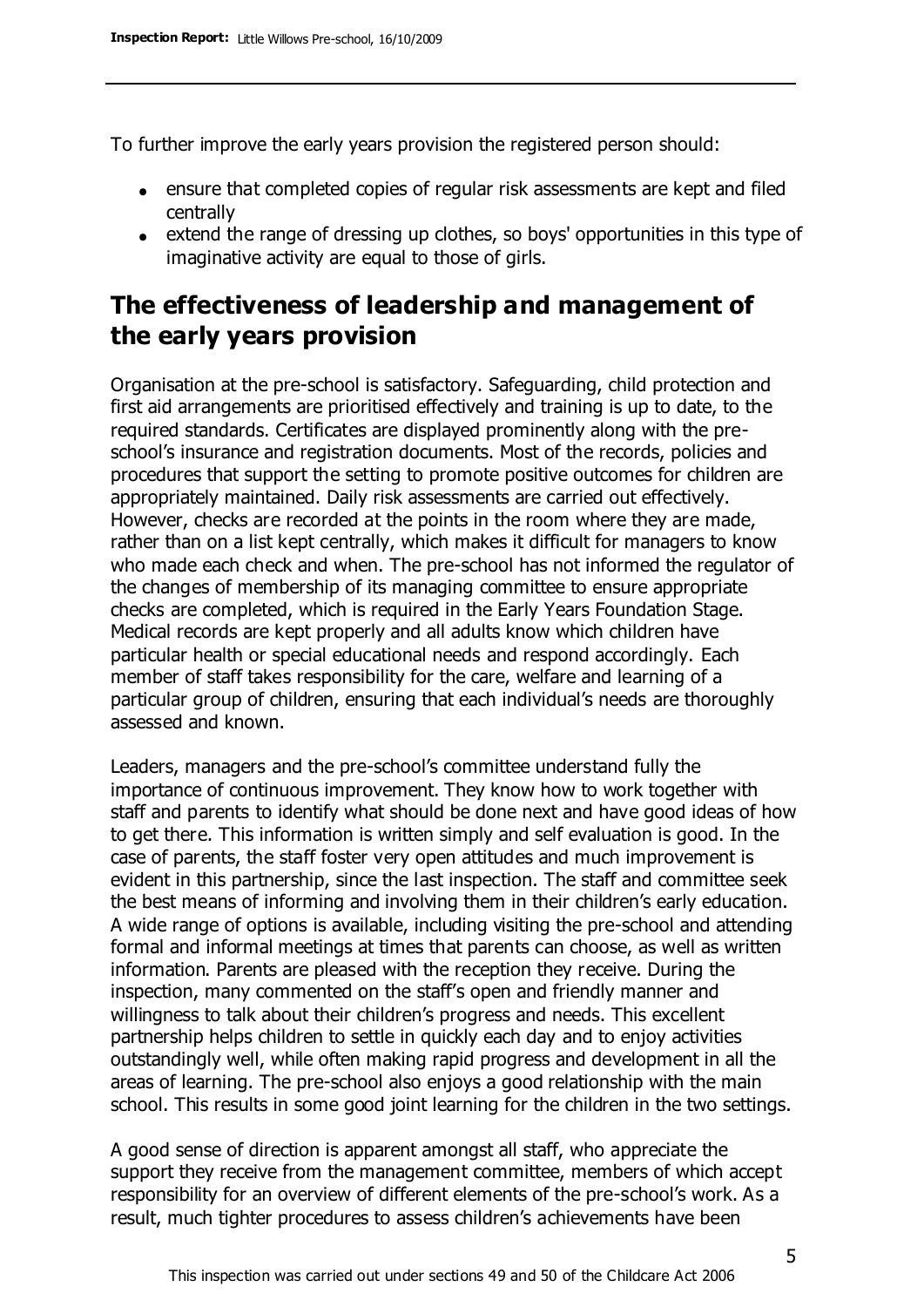introduced since the last inspection, using national age related goals. These provide clear information about children's learning preferences, which is then used to decide the skills that individuals should learn next and how they might acquire them best. This also serves the needs of children with special educational needs and/or disabilities, as it means that relevant adaptations to what is planned are made effectively to meet their learning requirements. Advice and expertise from outside agencies is also sought whenever appropriate.

# **The quality and standards of the early years provision and outcomes for children**

The quality of what is available to children is excellent. For example, space indoors and outside is used very inventively to ensure that all areas of learning are constantly on offer. Outside, for example, a sheltered area and shady trees provide useful cover, so the space can be used even during inclement weather. Different surfaces are full of a wide range of resources and a raised planting space is also available. Rapid progress is evident when adults suggest to the children that they try to catch the falling Autumn leaves, while counting them as they drop from the tree. Staff also point out the effect of the gusting wind on the rate of leaf fall. Taking opportunities in this way to challenge children's thinking on a broad front contributes much to their very good achievement. It also means that children are fully absorbed in what they do and enjoy it greatly. The same breadth of resources to ensure learning and development in all areas is apparent indoors. Bays and tables for writing, numbers and counting, learning about the world, creative work, construction toys and dinosaurs are set up using all available space. Dressing up clothes for role play are also readily accessible on a child sized rack. However, the range of available clothes is somewhat limited for boys, reducing their opportunities for this type of imaginative play. Nevertheless, the adults display a very good range of techniques to engage children's interest in all the pre-school's provision, ensuring children's rapid progress and excellent achievement and enjoyment, as confirmed in the records. Opportunities to learn letters and sounds, and to draw and write letter shapes are also strongly evident. Personal, social and emotional development is excellent and children quickly learn to share. They play cooperatively and behave very well.

Parents confirm that their children feel safe at the pre-school. Staff frequently remind the children about being careful and looking after themselves and each other. Good routines ensure that children are passed safely to their parents or carers at the end of sessions and they understand the need for these sensible arrangements. The children learn about eating healthily and parents are engaged in the process of helping to provide snacks that are nourishing.

The staff encourage the children to think of people less fortunate than they are themselves and from time to time, they raise funds for charities. Good relations with the school provide a further community link, when the children visit there and become an appreciative part of the audience for productions. At the same time, this link helps in smoothing the transition to the next stage of education, adding to strengths in the development of skills to support literacy, sociability and numeracy. All of this together means that the children are prepared outstandingly well for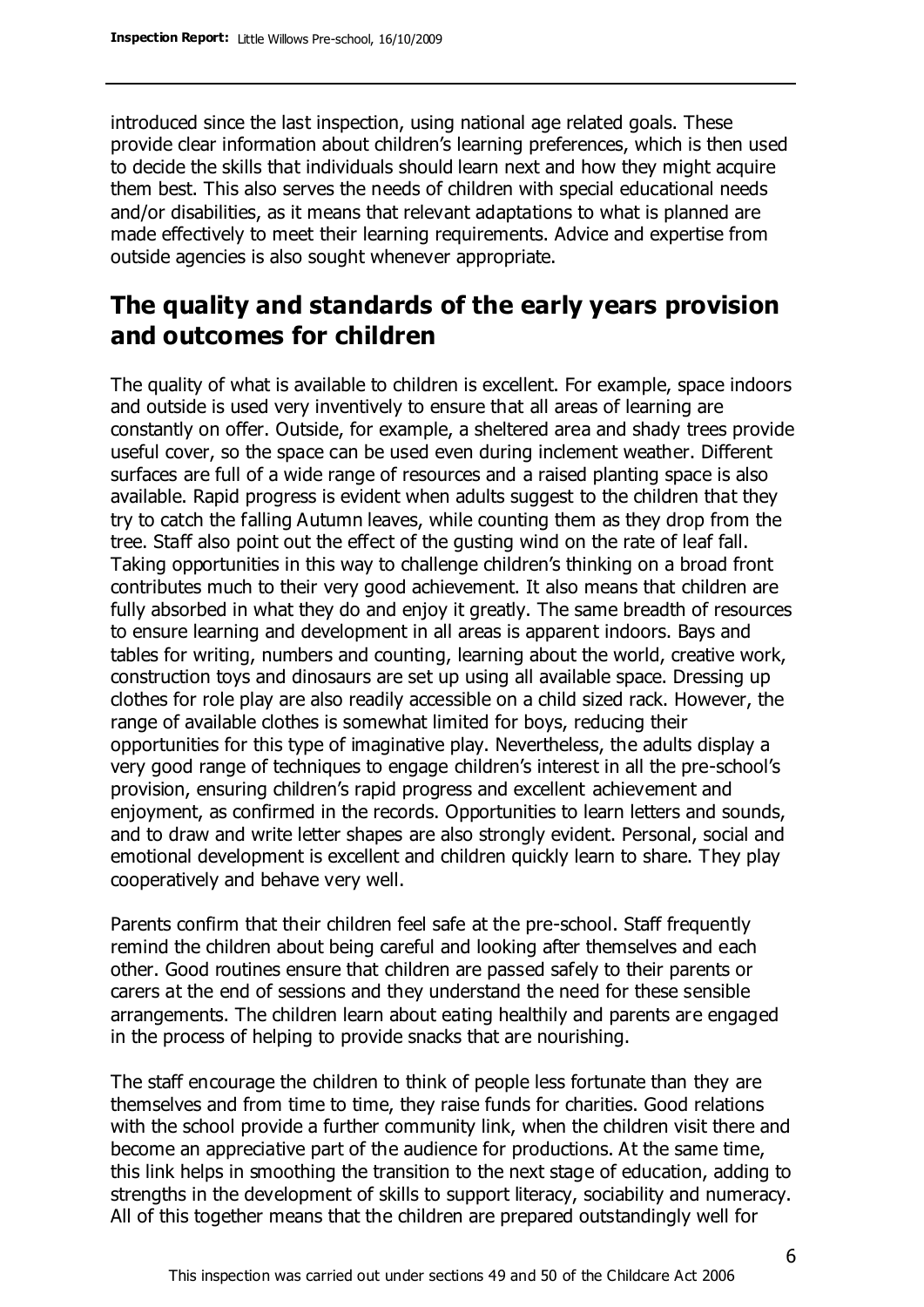their future. Children also contribute well to helping the pre-school run smoothly, carrying out little tidying up tasks and registering themselves when they come in.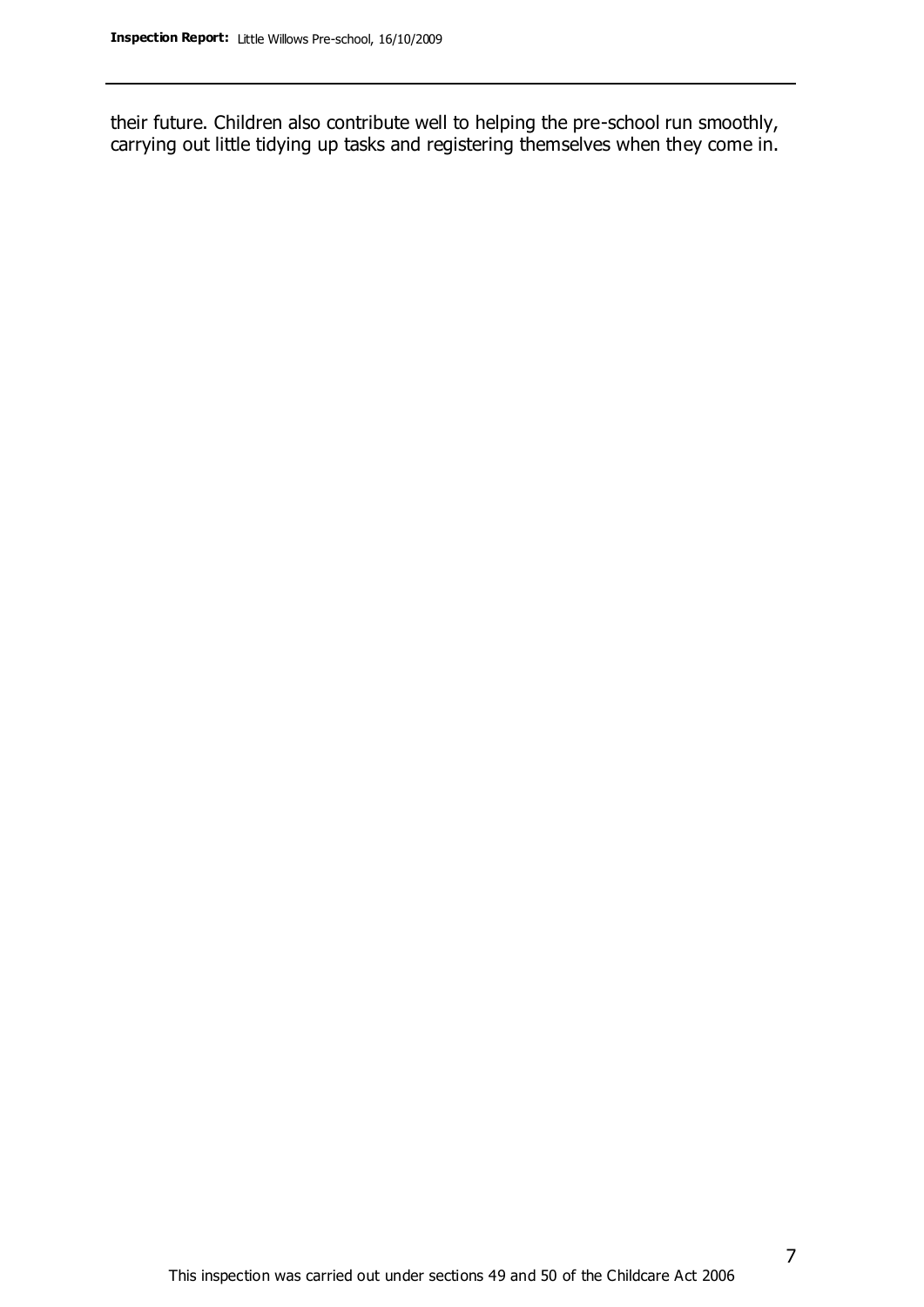# **Annex A: record of inspection judgements**

#### **The key inspection judgements and what they mean**

Grade 1 is Outstanding: this aspect of the provision is of exceptionally high quality Grade 2 is Good: this aspect of the provision is strong Grade 3 is Satisfactory: this aspect of the provision is sound Grade 4 is Inadequate: this aspect of the provision is not good enough

## **The overall effectiveness of the early years provision**

| How well does the setting meet the needs of the<br>children in the Early Years Foundation Stage? |  |
|--------------------------------------------------------------------------------------------------|--|
| The capacity of the provision to maintain continuous                                             |  |
| improvement                                                                                      |  |

## **The effectiveness of leadership and management of the early years provision**

| How effectively is the Early Years Foundation Stage led                                         |   |
|-------------------------------------------------------------------------------------------------|---|
| and managed?                                                                                    |   |
| The effectiveness of leadership and management in embedding<br>ambition and driving improvement |   |
| The effectiveness with which the setting deploys resources                                      |   |
| The effectiveness with which the setting promotes equality and                                  |   |
| diversity                                                                                       |   |
| The effectiveness of safeguarding                                                               | フ |
| The effectiveness of the setting's self-evaluation, including the                               | 3 |
| steps taken to promote improvement                                                              |   |
| The effectiveness of partnerships                                                               |   |
| The effectiveness of the setting's engagement with parents and                                  |   |
| carers                                                                                          |   |

## **The quality of the provision in the Early Years Foundation Stage**

The quality of the provision in the Early Years Foundation Stage  $\vert$  3

## **Outcomes for children in the Early Years Foundation Stage**

| <b>Outcomes for children in the Early Years Foundation</b>    |  |
|---------------------------------------------------------------|--|
| <b>Stage</b>                                                  |  |
| The extent to which children achieve and enjoy their learning |  |
| The extent to which children feel safe                        |  |
| The extent to which children adopt healthy lifestyles         |  |
| The extent to which children make a positive contribution     |  |
| The extent to which children develop skills for the future    |  |

Any complaints about the inspection or report should be made following the procedures set out in the guidance available from Ofsted's website: www.ofsted.gov.uk